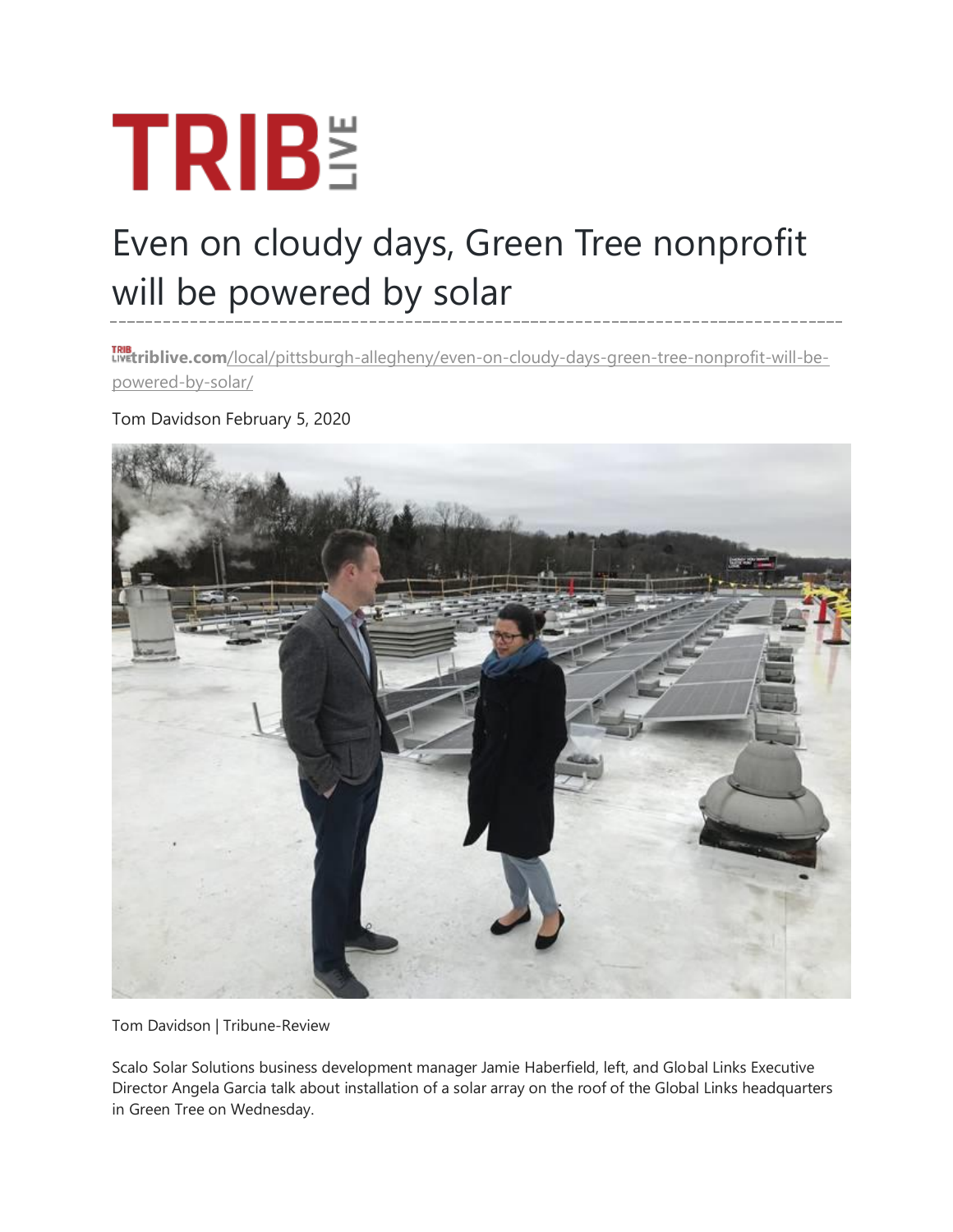

Tom Davidson | Tribune-Review

A solar array is being installed on the roof of the Global Links headquarters in Green Tree on Wednesday.



Tom Davidson | Tribune-Review

The Global Links headquarters in Green Tree on Wednesday.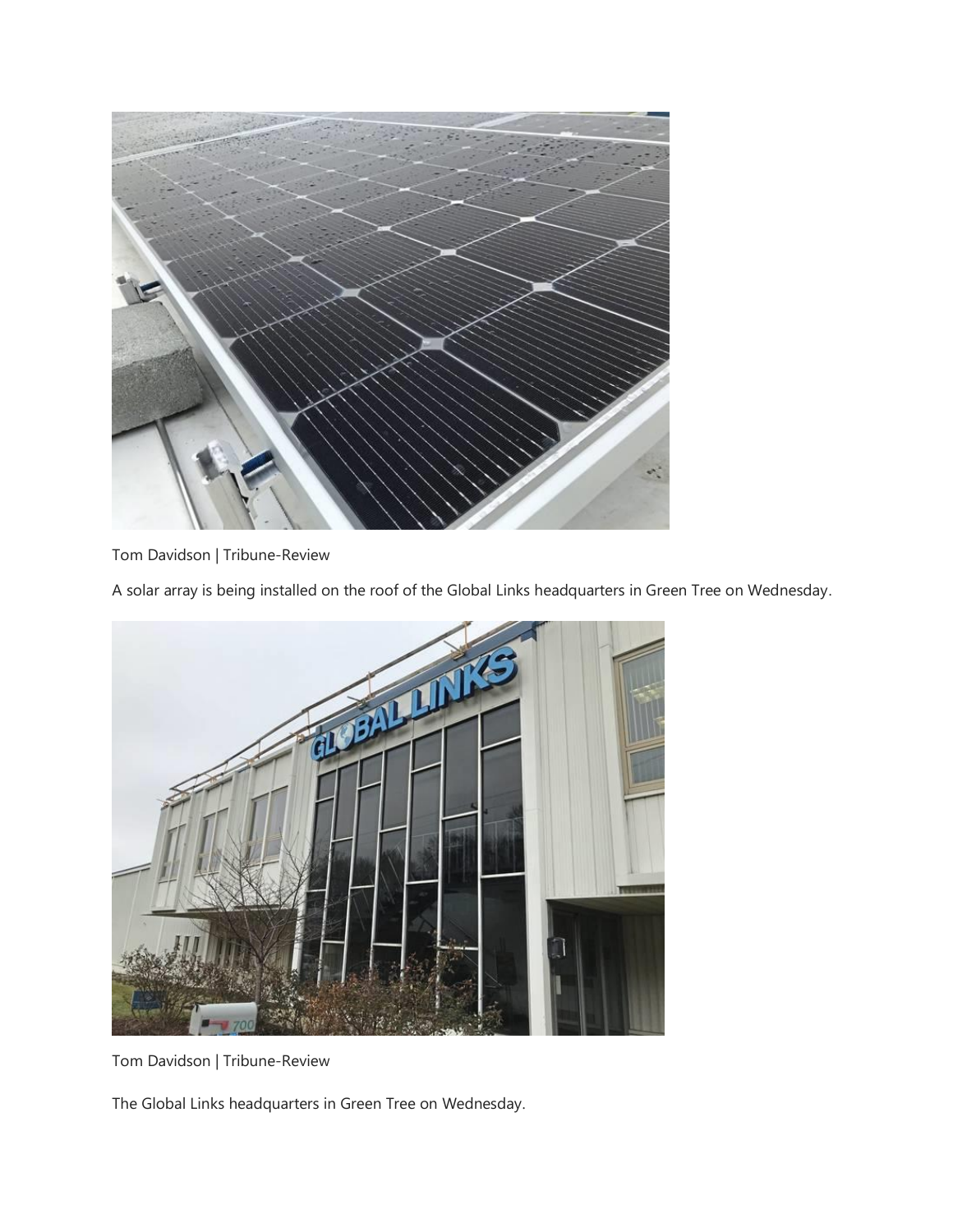

Tom Davidson | Tribune-Review

Global Links Executive Director Angela Garcia talks about installation of a solar array on the roof of the Global Links headquarters in Green Tree on Wednesday.

It isn't always sunny in Pittsburgh.

But there's enough sunshine to cover at least 82% of the power needs of the Global Links' building in Green Tree, its executive director said.

"Despite Pittsburghers thinking it's cloudy and solar doesn't make sense, it does," Global Links executive director Angela Garcia said, standing on the new, white reflective roof of its Green Tree building. "Even on a day like today, we do have light."

On Wednesday, overcast skies dominated the weather. But Garcia said the white roof will reflect enough light onto the solar array being installed to generate most of the power needs of the building.

Global Links is a nonprofit that collects and recycles medical supplies and home health equipment. Its mission is as much about being environmentally friendly as it is about helping people who need such supplies, Garcia said.

That's the reason Global Links responded to a query from the Pittsburghbased [Pennsylvania Solar](http://pasolarcenter.org/) [Center,](http://pasolarcenter.org/) a nonprofit that helps organizations find ways to use solar power.